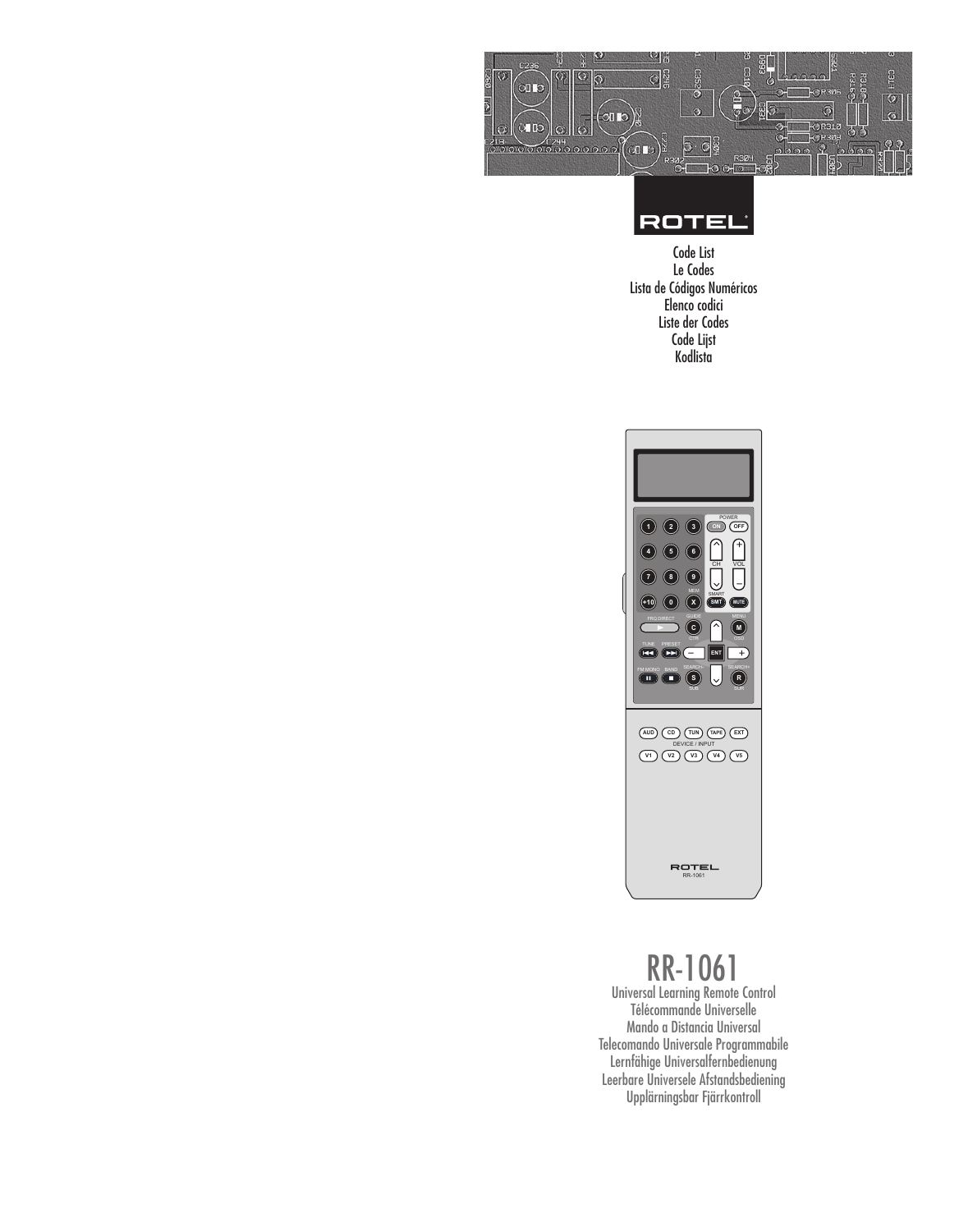**TV**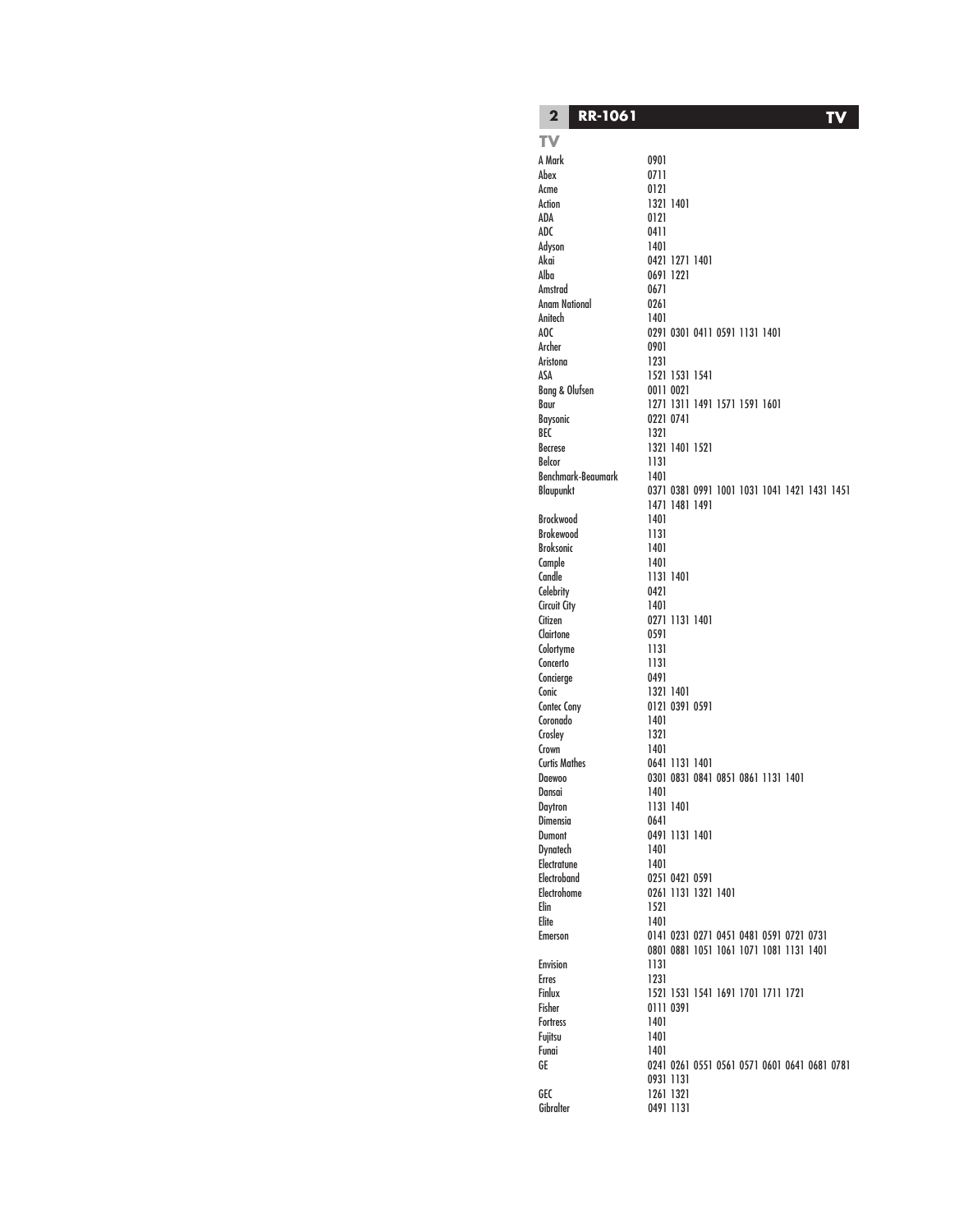**TV 3**

**TV**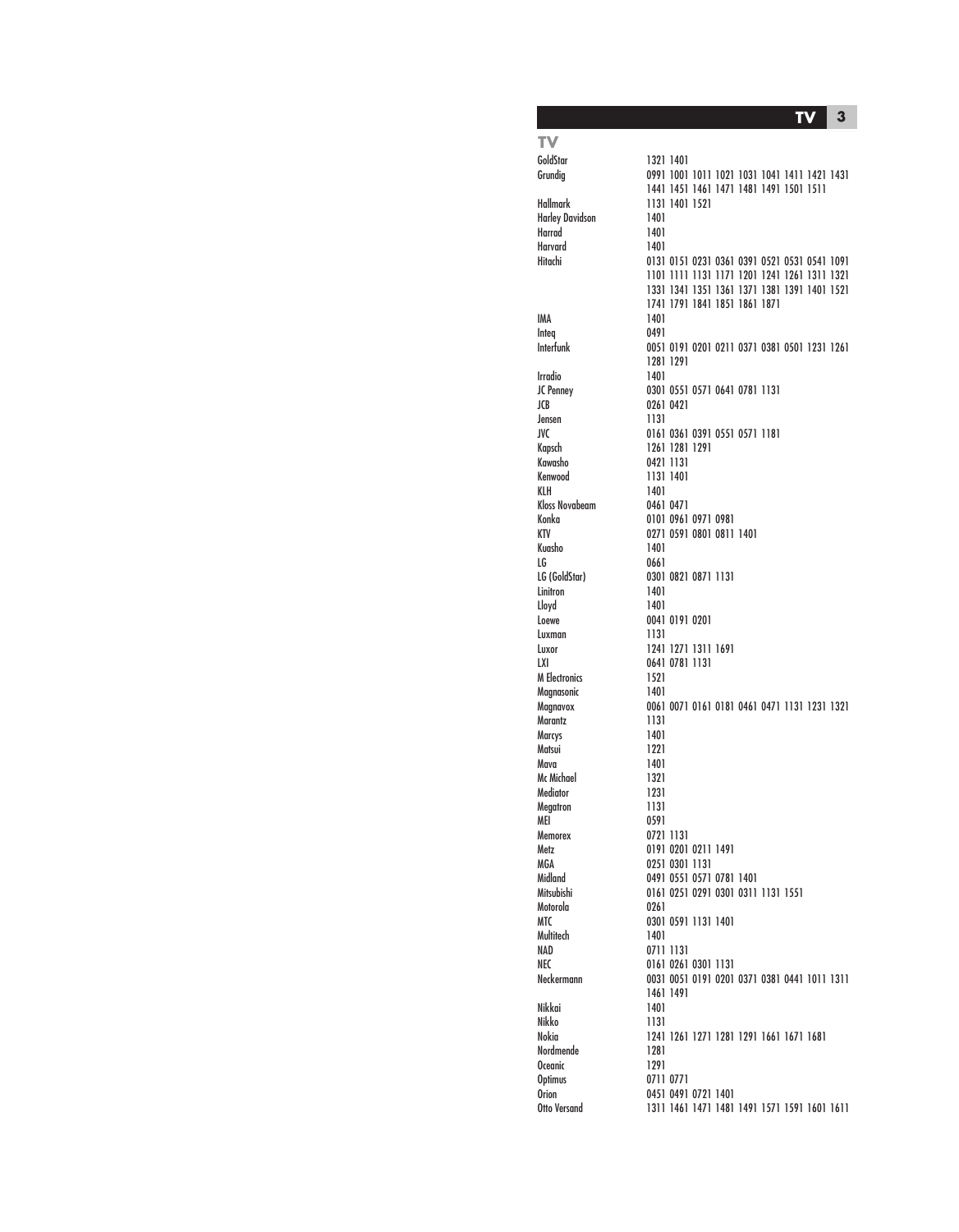#### **4 RR-1061**

**TV**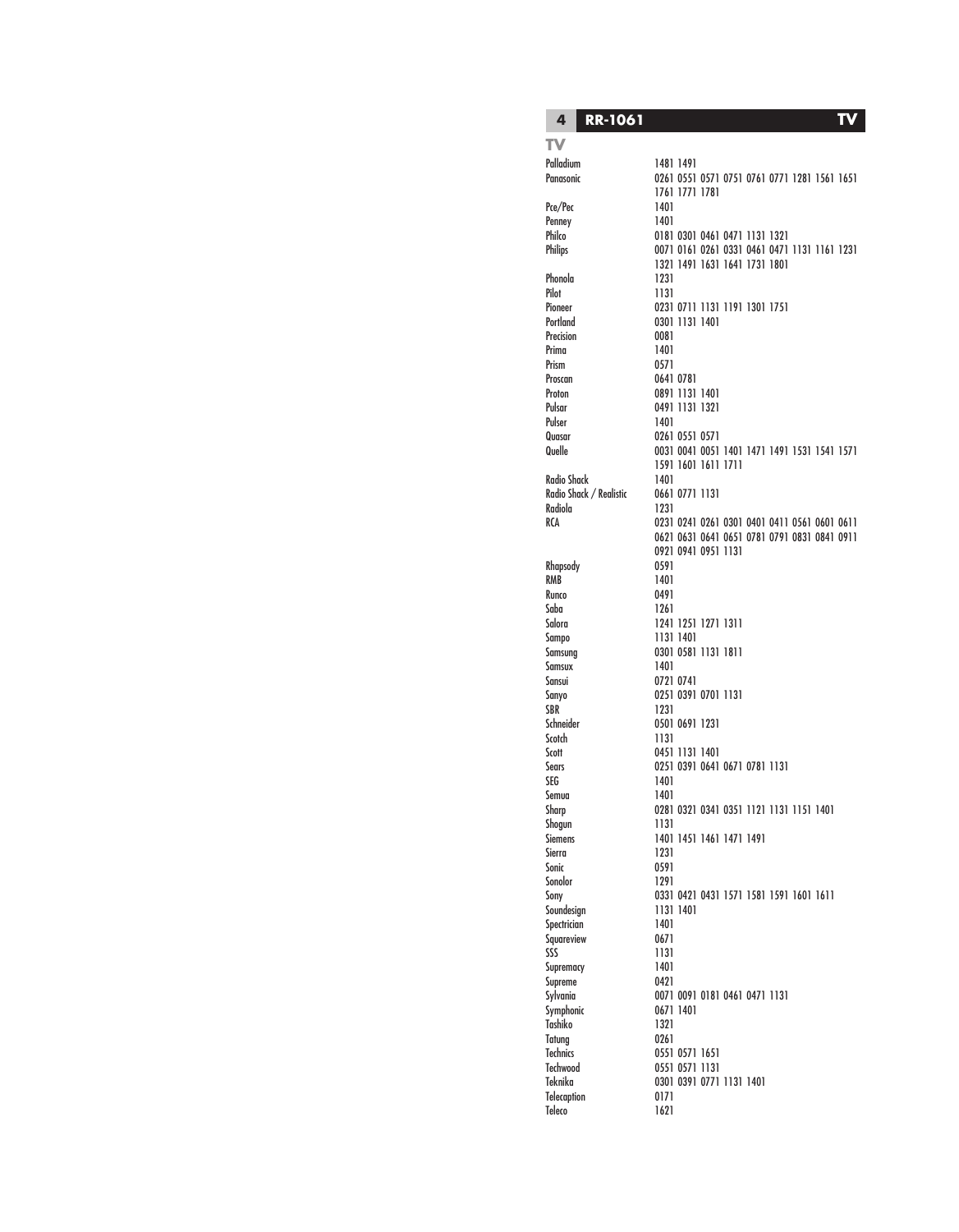**5 TV**

**TV**

```
Telefunken 1821 1831
Tensai 1521
Tera 0891 1131
Tesla 1621
                  1321 1401
Thomson 0441<br>Thorn 1231
Thorn 1231 1321 1371
                  1131
Toshiba 0161 0171 0391 1141 1211
Tosonic 1401<br>Totevsion 1401
Totevsion<br>Ilniversum
Universum 1491 1521
                  0361
Videoton 1241
                  0301 1131
Waltham 1241<br>Wards 0301
                  0301 0461 0471 0641 1131
White Westinghouse 0851 0861<br>Yamaha 0301 1131
Yamaha 0301 1131
                  0481 0491 0511 0721 0741 1131
```
**VCR**

**VCR** Action 1042<br>Adventura 1042 Adventura 1042<br>Agha 1042 Agha<br>Aiwa Allegro Allorgan 1042<br>Astra 1042 Beaumark<br>Blaupunkt Candle 0462<br>Carrera 1042 Carrera<br>Citizen Craig 1042<br>Croslev 1042 Crosley<br>Curtis Mathes Dynatech 0262 Electroband 0462<br>Electrohome 1042 Electrohome Elin 1042<br>Emerson 0262 Fuji 0142 GoldStar Go-Video 0282 Harman Kardon<br>Hitachi Inno Hit 1042<br>IC Penney 0032 LG (GoldStar)<br>Lloyd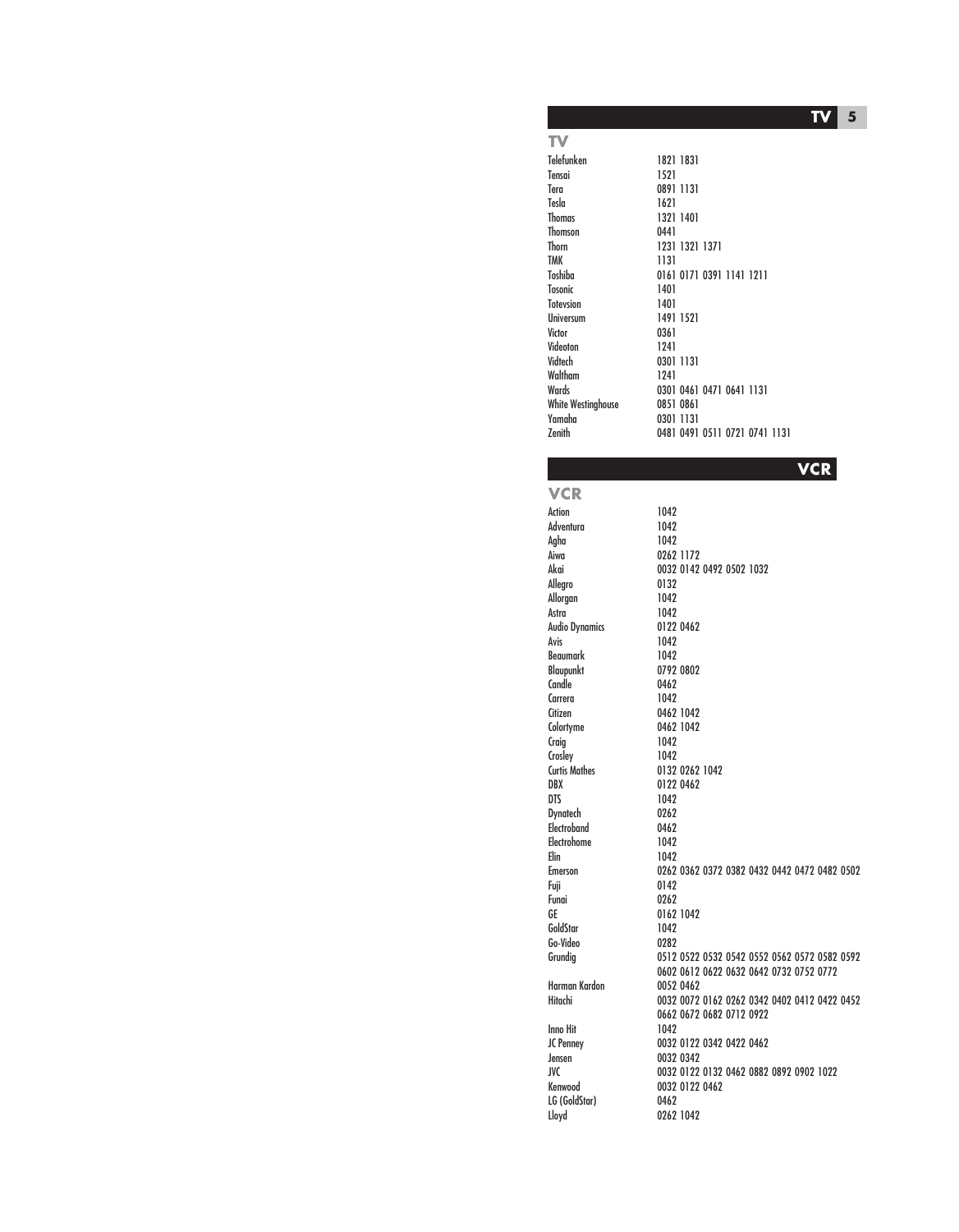**6 RR-1061 VCR**

#### **VCR**

Logik 1042 Luxor 0862 0872<br>M Electronics 1042 **M** Electronics Magnasonic 1042<br>Magnavox 0012 Magnin<br>Marantz Marantz 0122 0462 Matsui 0722 1122 Memorex 0262 1042<br>Metz 0592 0612 MGA 1042<br>Minolta 10342 Minolta 0342 0422 Multitech<br>NAD NAD 1042<br>NEC 0022  $0$ ptonica Paxsonix 1042 Penney<br>Pentax Pentax Research<br>Philco Philco 1042<br>Philips 0012 Prima 1042<br>Profile 1042 Proscan 1042<br>Pulsar 1042 Pulsar 1042 Pulser Quartz 1042<br>Quelle 0592 Radio Shack / Realistic 0102 0262<br>Radix 0772 Realistic 1042<br>Roadstar 1042 Roadstar<br>Saba Saisho<br>Salora Samex Sanyo 1082<br>Schneider 0682 Scott 0062 0472 Sears 0342 0422 SEG 1042<br>Seleco 1022 Shogun 1042<br>Siemens 0552 Signature Singer 1042<br>Sony 0142 SR1000 STS 0342 0422<br>Sylvania 0262 Sylvania 0262 Symphonic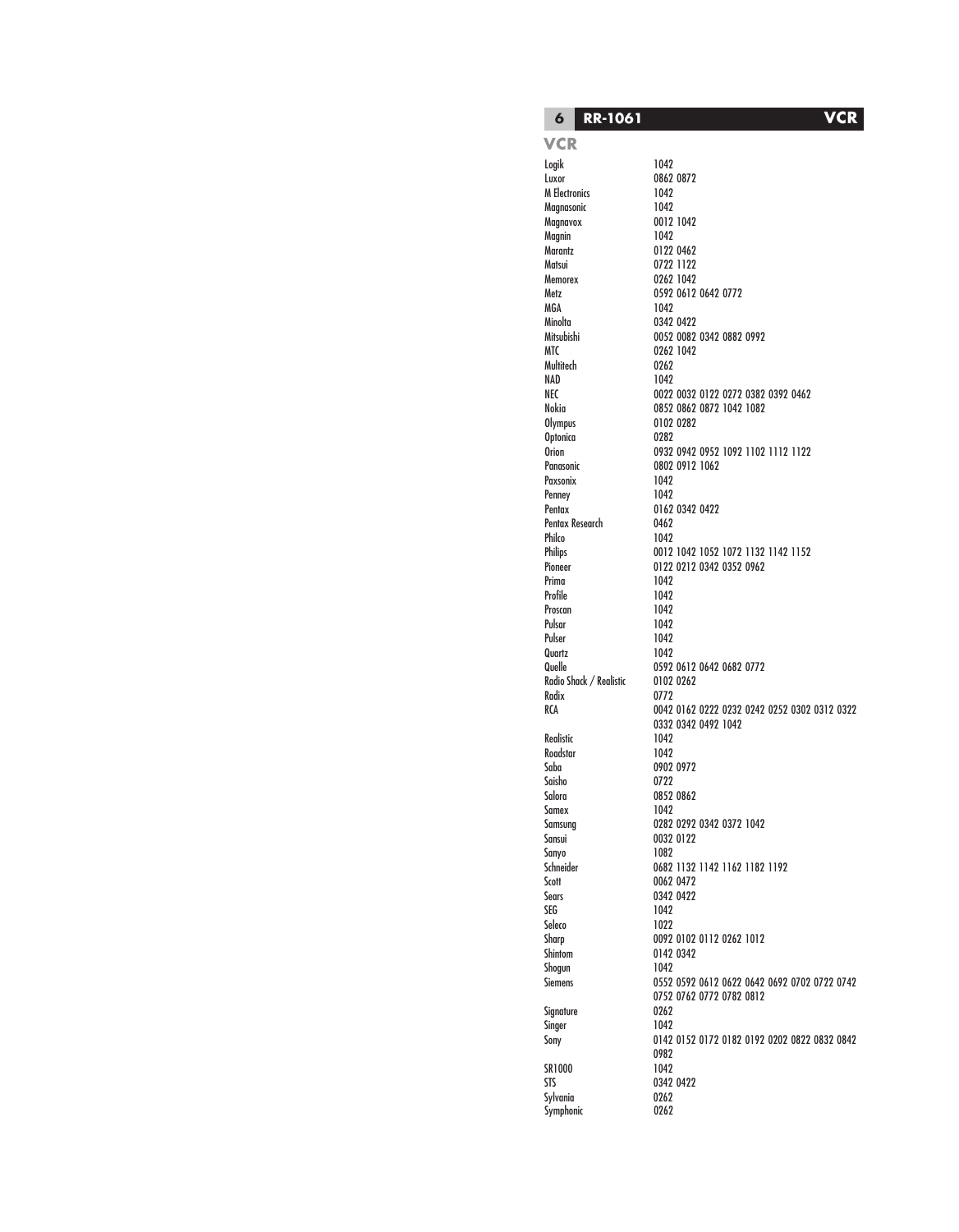**7 VCR**

**VCR** Tandy 0262<br>Tatuna 0032 Tatung Teac 0032 0262<br>Technics 0912 Technics 0912<br>Teknika 0262 Teknika 0262 Telefunken Teleorder 1042<br>Thomas 1042 Thomas Thorn 0652<br>TiVo 0202 TiVo 0202<br>TMK 0382 TMK 0382<br>Toshiba 0062 0062 0342 0652 1042<br>1042 Totevsion Uher 1002<br>Unitech 1042 Unitech Universum 1042 Vector Research<br>Victor 0122 1022<br>0122 0462 Video Concepts 0122<br>Videosonic 1042 Videosonic<br>Wards 0262 0342 0422 1042<br>0262 White Westinghouse 0262<br>XR-1000 1042 XR-1000<br>Yamaha Yamaha 0032 0122 0462 Yoko 1042 0122 0132 0142

**SAT**

**SAT**

Fujitsu

Gemini

Macom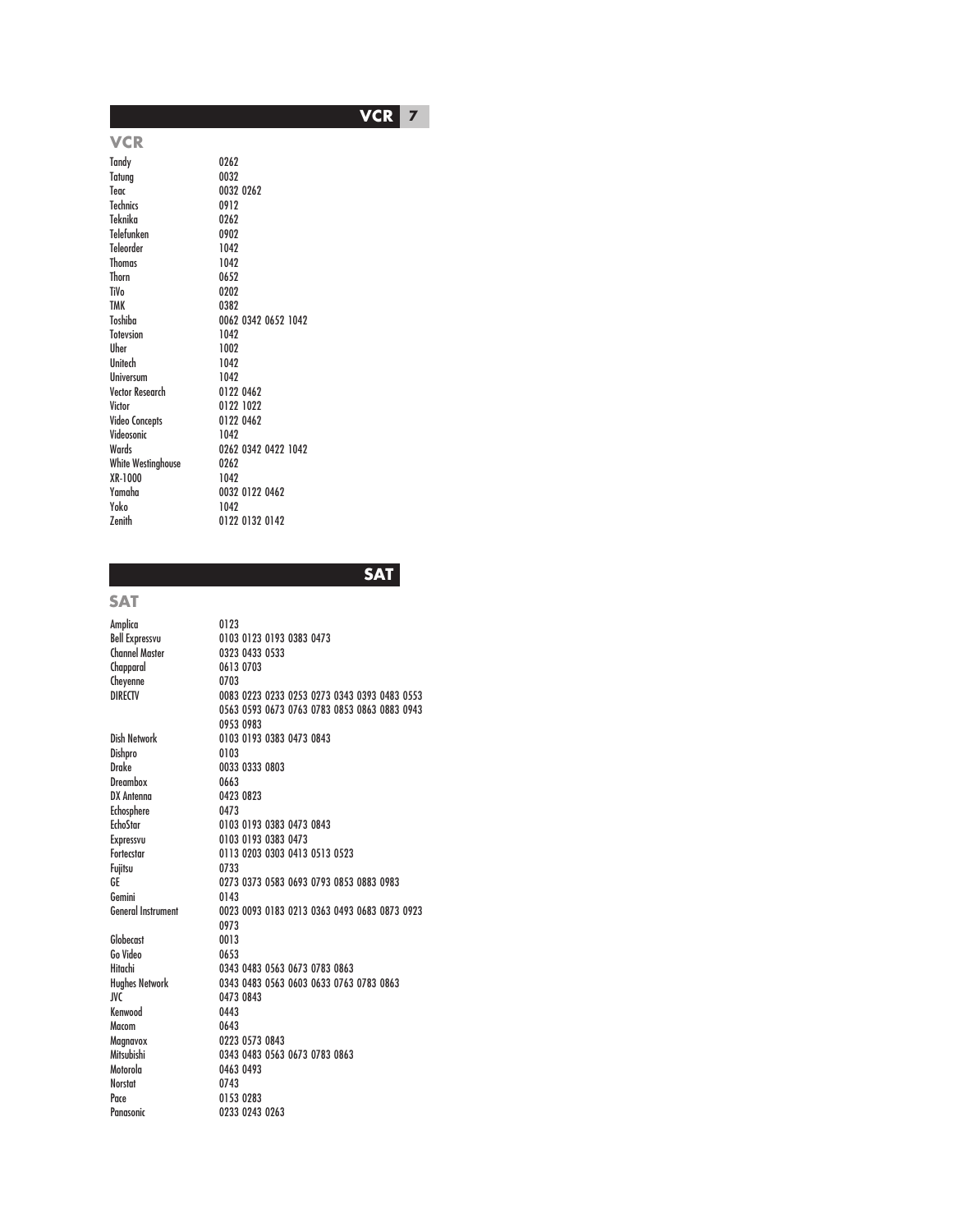### **8 RR-1061 SAT**

### **SAT**

Philips-Magnavox Pioneer 0063<br>Primestar 0363 Prosat 0893 Realistic 0313 0933 Sharp 0063<br>Sierra I II III 0703 Sierra I II III 0703 Sky Network<br>Sony Star<sup>'</sup> Sight Star Trak 0453 Starchoice 0183 0363 0683<br>STS 0423 0623 0713 Super Guide 0543 Sylvania<br>Toshiba Ultimate TV<br>Uniden Video Cipher II 0033

# Pansat 0043 0993 0223 0343 0483 0563 0573 0673 0763 0783 0843 0863<br>0223 0573 0843 0363 0683 0273 0373 0693 0793 0883 0983 RCA 0273 0373 0403 0503 0583 0693 0793 0853 0883 0983 Samsung 0053 0253 0553 0913 0943 0133 0393 0593 0833 0953<br>0963 0423 0623 0713<br>0543 0073 0163 0343 0483 0563 0673 0773 0783 0813 0863<br>0593 0983 0753 0903 0963 0133 0843 Zenith 0033 0143 0173 0283 0293 0333 0353 0803 0083

**CTV**

# **CTV**

Americast<br>Antronix Bell South<br>Cabletenna Cablevision Century 0444<br>Citizen 0444 Citizen Cogeco 0484<br>Color Voice 0504 Comcast 0484<br>Comtronics 0024 Contec 0144 Digital Music Express 0054 Eastern 0204<br>Everauest 0024 Everquest Garrard 0444<br>GC Electronics 0304 **GC** Electronics GE 0354<br>Gemini 0314 Gemini<br>General Instrument Hitachi 0574 Jasco 0444 Magnavox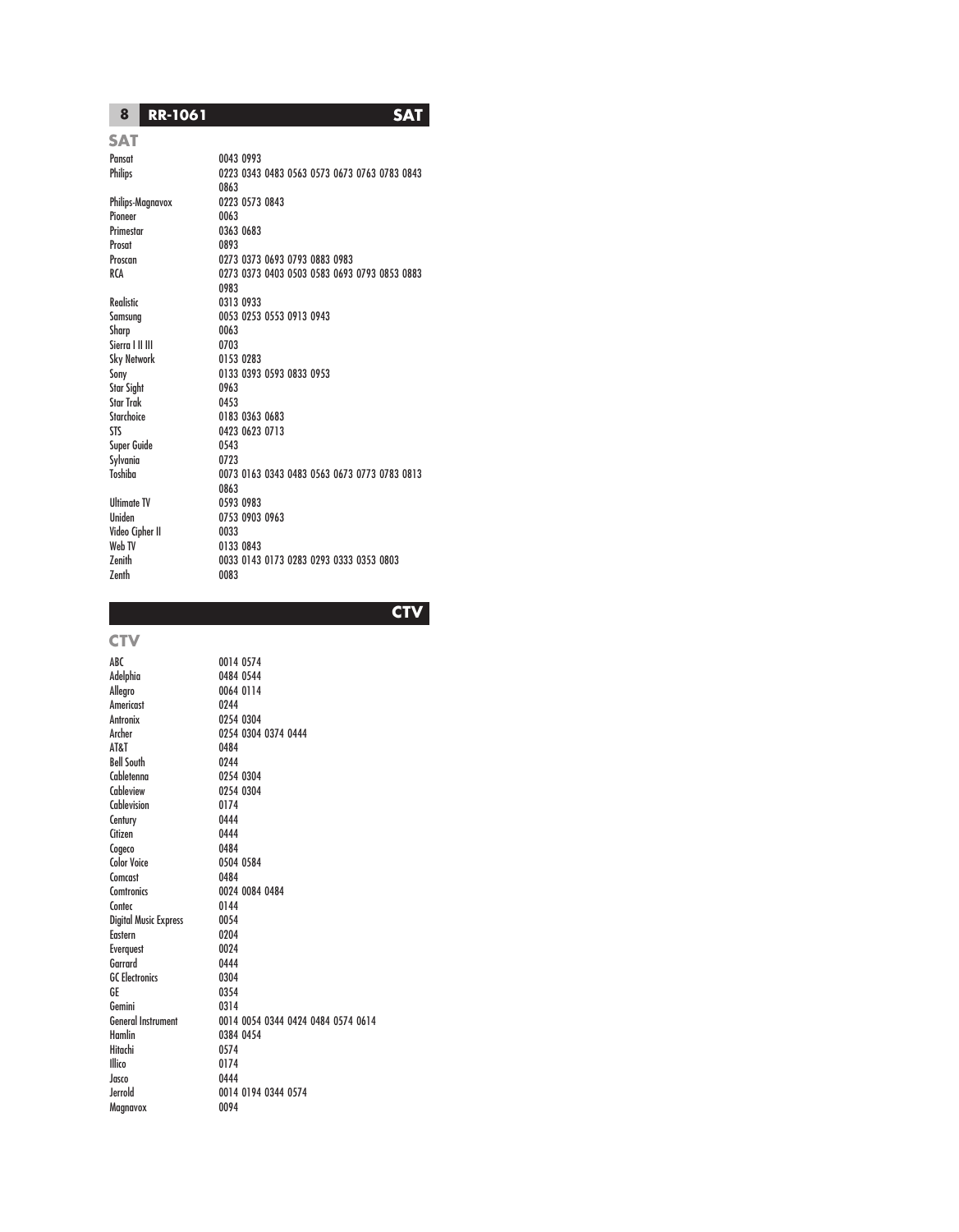**CTV 9**

**CTV**

Movietime<br>NSC

Panasonic

Realistic

Rogers

Signature

Sprucer

Toshiba<br>TV86

Videoway<br>Viewstar

Memorex 0154<br>Motorola 0014 0014 0194 0344 0424 0484 0574 0614<br>0214 NSC 0214<br>0AK 0144 0144 0324 Pace 0564<br>Panasonic 0364 Paragon 0154 0274<br>Philips 0094 0314 0094 0314 0394 0444 0464 0524<br>0074 0104 Philips-Magnavox<br>Pioneer Pioneer 0034 0174 0264 0594<br>Pulsar 0154 Pulsar 0154 0074 0104 0114 RCA 0234 0364 0444<br>Realistic 0304 Regal 0514<br>Regency 0204 Regency 0204 Rembrandt 0574<br>Rogers 0174 Runco 0154<br>Samsung 0024 Samsung 0024 0034<br>Scientific Atlanta 0124 0134 Scientific Atlanta **0124 0134 0174 0224 0284 0544**<br>Shaw 0484 0484<br>0024 Signal 0024<br>Signature 0574 SL Marx 0024 Standard 0334<br>Star Sight 0234 Star Sight 0234<br>Staragte 0024 Stargate 0024<br>Tandy 0404  $T$ andy 0404<br> $T$ eleview 0024 Teleview 0024<br>Texscan 0334 Texscan 0334<br>Time Warner 0174 Time Warner Tocom 0014 0414 0474 0614 TV86 0214 Unika 0254 0304 0444 0064 0254 0304 0374 0444 0534<br>0434 Video Tech Videotron 0174<br>Videowav 0044 Viewstar 0084 0094 0214 0404<br>Zenith 0114 0154 0444 0494 0114 0154 0444 0494 0554 0604 0624<br>0244 Zenith Network

**DVD**

| 0485                |
|---------------------|
| 0415                |
| 0565                |
| 0205                |
| 0115 0165           |
| 0125 0315           |
| 0125 0135           |
| 0345 0425           |
| 0585                |
| 0465                |
| 0225                |
| 0035 0245           |
| 0375 0475           |
| 0055 0135 0185 0195 |
| 0615                |
| 0445 0605           |
| 0145                |
|                     |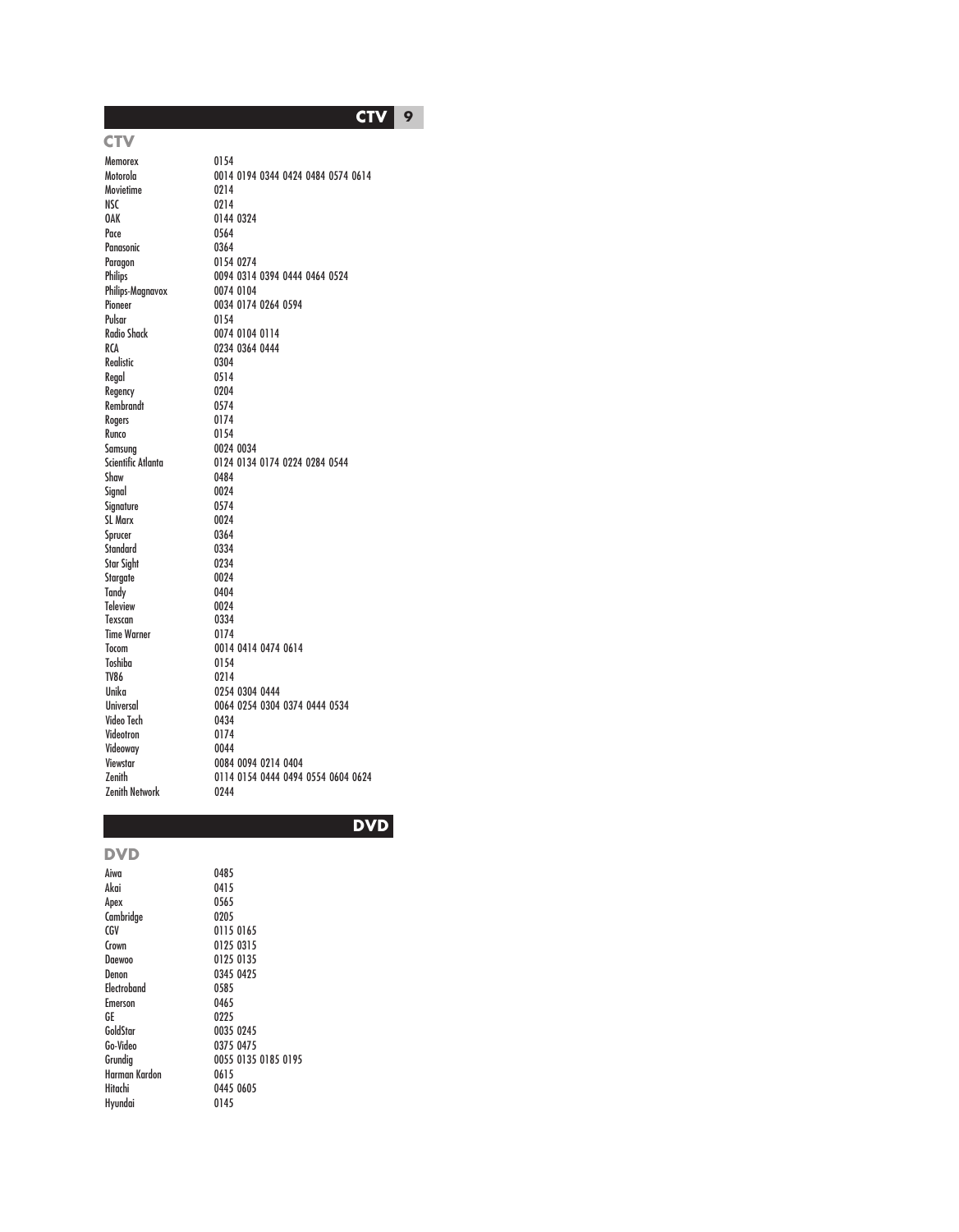# **10 RR-1061 DVD**

### **DVD**

Marantz Mitsubishi<br>NAD ..<br>Onkyo Philips<br>Pioneer Proscan<br>RCA Sampo Shanghai 0155<br>Sherwood 0575 Sherwood<br>Shinco Shinco 0225<br>Sony 0385 Sony-PS2 0065<br>Tatung 0125 Tatung Teac 0445 Theta Digital 0075 X-Box 0105<br>Yamaha 0425

Jamo 0265 0275 JVC 0355 0365 Kenwood 0425 0555 Konka 0495 0515 0525 LG 0035 0245 Loewe 0055 0095<br>Magnavox 0335 0535 0335 0535<br>0535 Metz 0075 0255 0305 0085 0245<br>0545 Panasonic 0425 0435 [0665 (Blu-ray)]<br>Philins 0535 0445 [0635 (Blu-ray)]<br>0405 0395 Roadstar 0175 0235 0285 0005 (For RDV-1093 [Default] and RDV-1530) 0015 (For RDV-1045, RDV-1050 and RDV-1062) 0025 (For RSDX-02) Samsung 0475 [0675 (Blu-ray)] Sansui 0195 0215 Schneider 0135 0145 0185 0315 0625<br>0155 O385 [O655 (Blu-ray)]<br>0065 Thomson<br>Toshiba 0045 0295 0325<br>0535 10645 (HD D 0535 [0645 (HD DVD)] Yamaha 0425 0595 0455 0465

# **CD**

## **CD**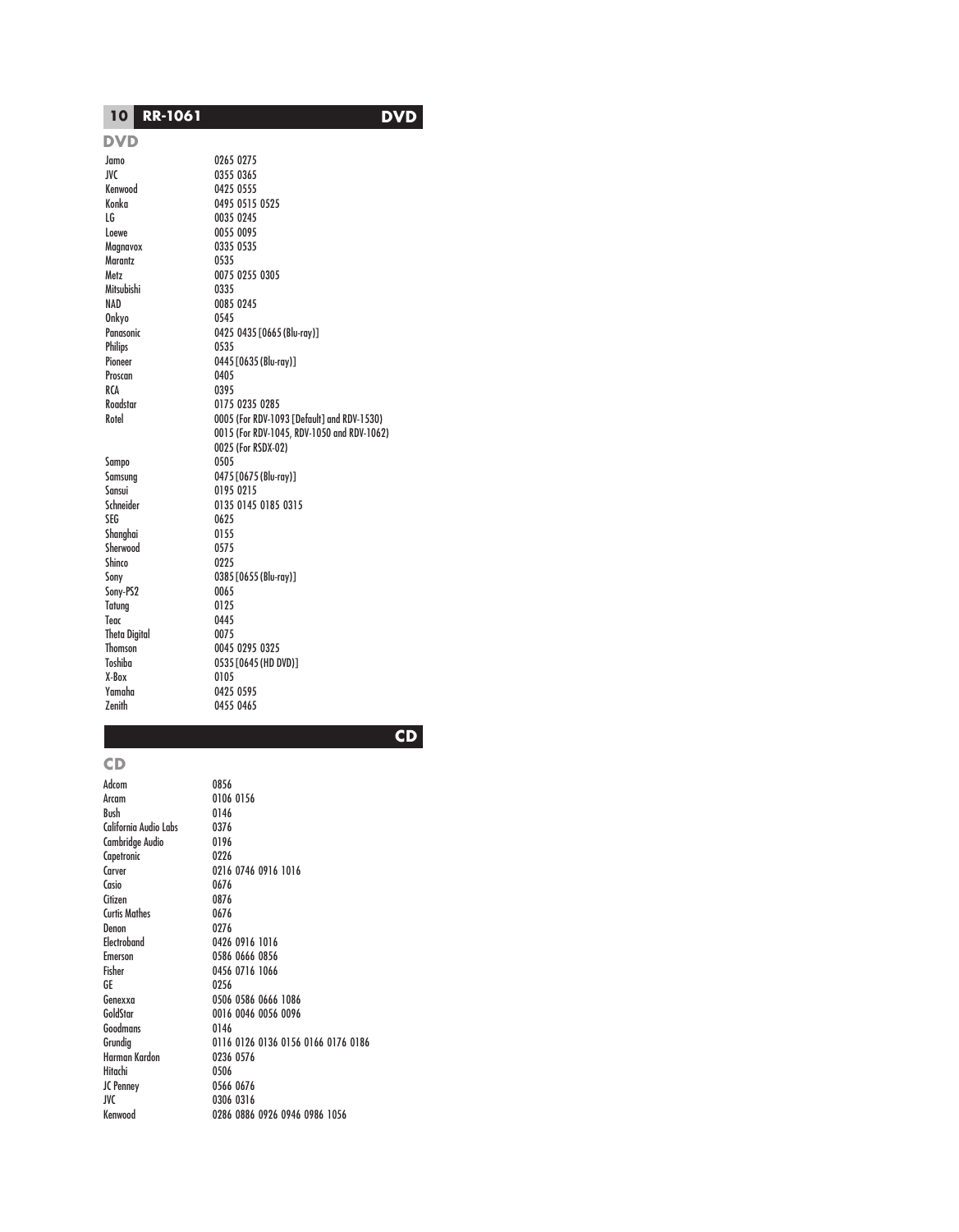**CD** Meridian Noname<br>Onkyo Parasound<br>Philips Quasar Samsung Siemens Supertech Thomson

#### **AUD**

**AUD**

Rotel 0007 (For RSX-1057, RSX-1058 [Default], RSX-1067, RSP-1069, RSP-1098, RSX-1550, RSX-1560, RSX-1570, RSP-1570 and RSP-1580) 0017 (For MAIN-2) 0027 (For 70NF-2) 0037 (For ZONE-3) 0047 (For ZONE-4)